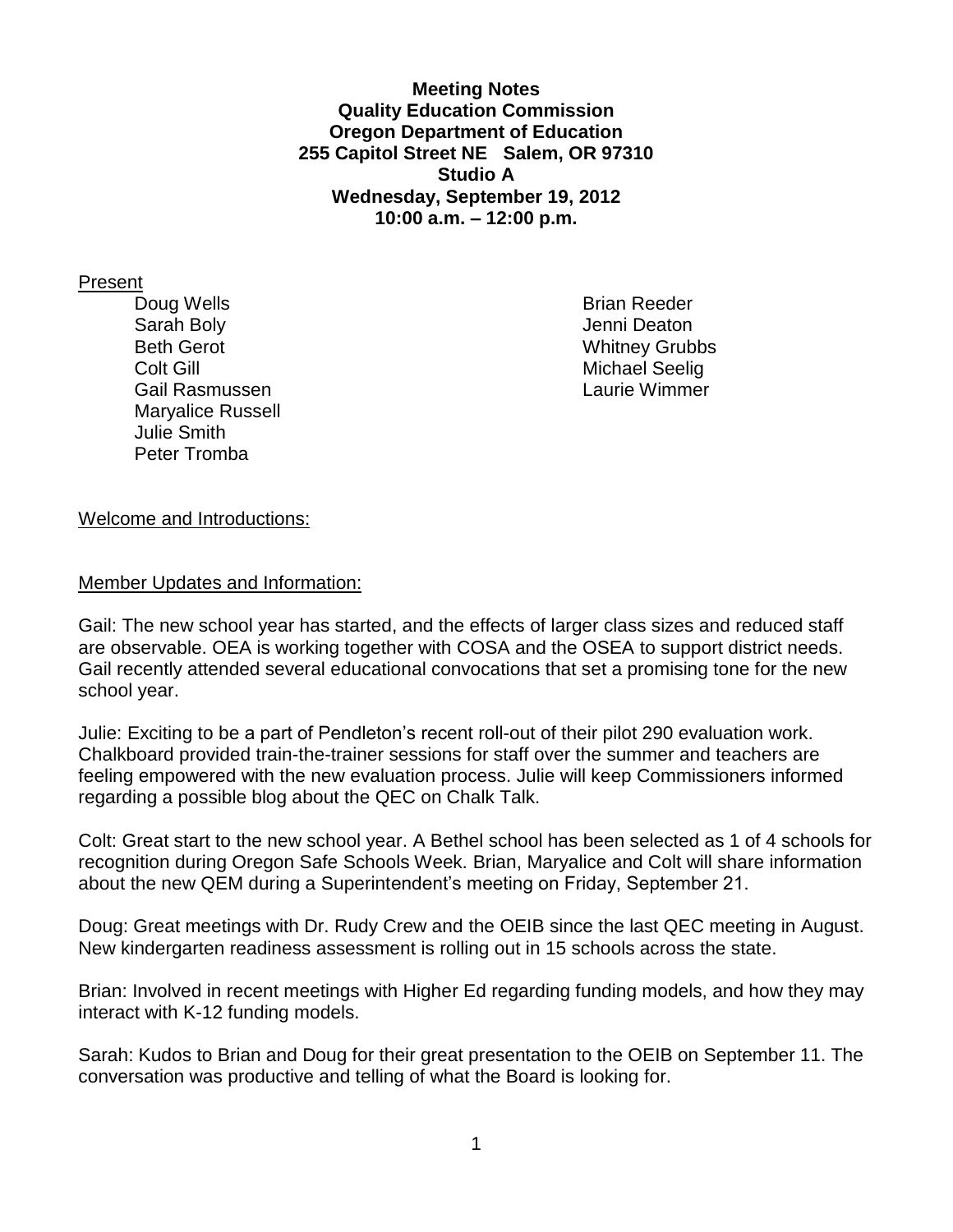Beth: Echoes Sarah's comments about the QEC presentation at the September OEIB meeting. Eugene's back to school kick-off was hosted by the Education Foundation at the Eugene Hilton. Classified staff and teachers were invited which created a strong feeling of team connectedness. The Task Force on Higher Education Student and Institutional Success recently held a meeting in Eugene, which included several attendees from Lane Community College. Beth will share a draft report from the task force with Commissioners for their review.

Peter: Started school year in new position as Eugene's technology director. College and career readiness is a focus area for the district (providing a college readiness dashboard for students/parents). Eugene is also working on a Race to the Top grant, which pulls together the best thinking of many in the district.

Michael Seelig: Strategic Initiatives Director for Dr. Rudy Crew and OEIB.

Whitney Grubbs: P-20 Policy Advisor for Dr. Rudy Crew and OEIB.

# Report on Meeting with Dr. Rudy Crew:

Doug and Brian reported that the meeting with Dr. Crew went very well. There are still unanswered questions regarding next steps for the QEC.

#### Discussion with Michael Seelig and Whitney Grubbs:

Many possible angles for creating a supportive state infrastructure for education, and the QEC may be a vital resource for information and support.

Examining governance and board structures: Need to streamline? Role of OEIB/State Board?

Current work: preparing the Governor's recommended budget. Every section of state government is working on this task, and funding teams are researching history in consideration of any new or adapted possibilities with an outcome-focus.

Dr. Crew's priorities include: early literacy, establishing a professional environment that's supportive of teachers, college and career readiness, individualized pathways to graduation for students, and increased parent engagement.

The QEC could provide the OEIB with better analysis of data and improved quantitative perspectives, as well as assist with connecting best practices to the field and ensuring implementation.

Option of a policy research function out of the OEIB (instead of ODE); extend purview to include P-20 transitions.

- Broader scope but functionally the same. Closer connections as resource for OEIB and engaged in the P-20 model.
- Would QEC membership parameters change to reflect the inclusion of higher education? (there are currently 3 openings for the QEC)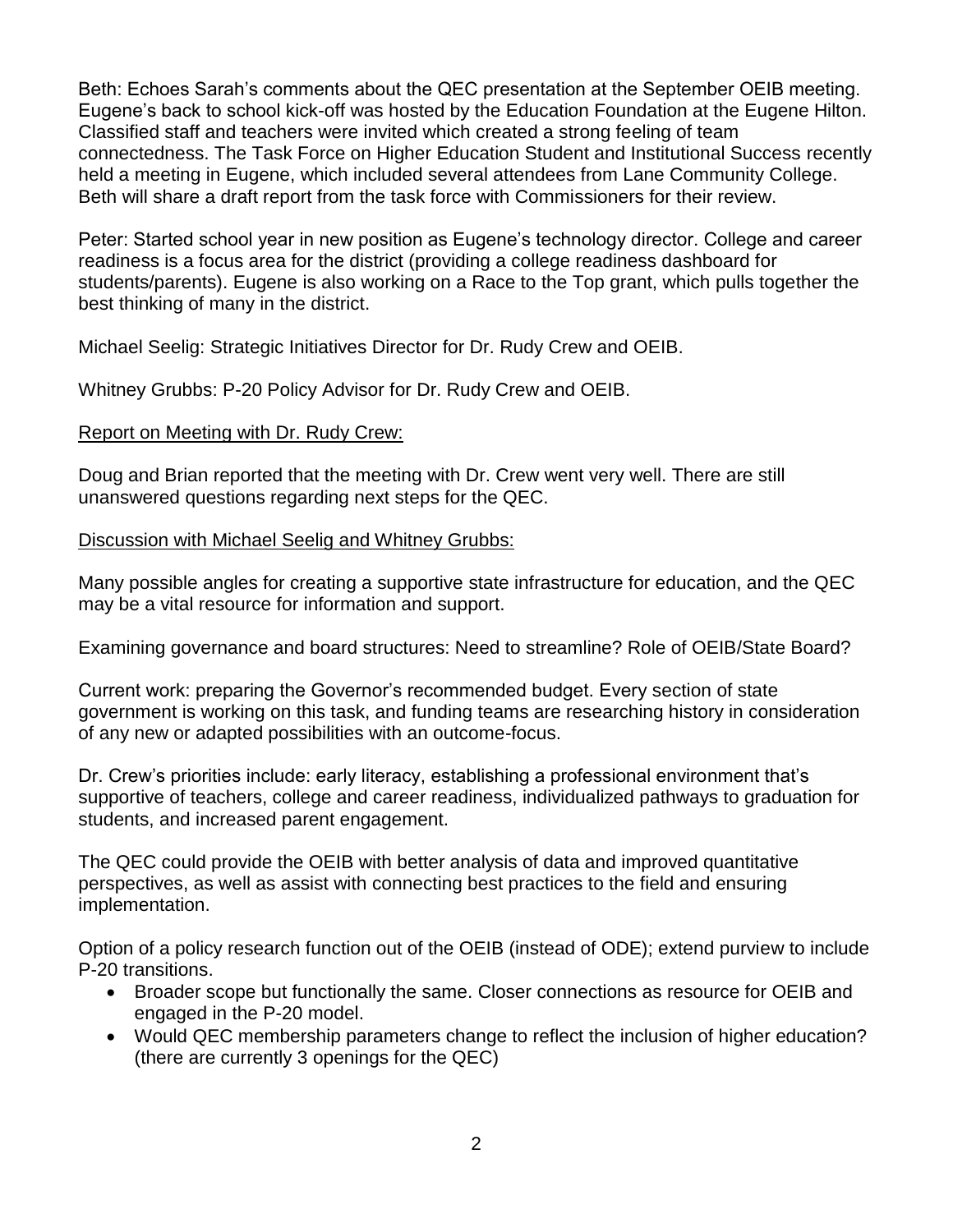Opportunity for QEC to expand research capacity (work with research organizations such as EPIC)

 Commission feels that if they would've had access to research resources, additional questions could've been addressed in the latest QEM report.

The OEIB is communicating with Linda Darling Hammond and Dave Conley; considering a possible pilot assessment of the additional essential skills not currently assessed in the state.

If the QEC is viewed through the lens of the QEM, the QEM will need to be expanded to include higher education to avoid becoming an education model that excludes part of its continuum.

The QEM is not currently aligned to the 40-40-20 goal.

Is early childhood data ready, or is it too pre-mature to broaden the QEC scope?

Brian: The foundational start of the Oregon P-K component could be based outside research sources, and refined as additional Oregon data becomes available. More higher education data is available for Oregon at this point than early childhood.

Target in K-12: Proficiency Target in Higher Education: Need for remediation Ultimately want target for K-12 and higher education to be completion/time to completion.

Access to data:

- ODE's contract with the National Student Clearinghouse allows the Department to share with individual districts where students attended high school, which can be matched with college attendance.
- There is initial talk of having the data accessible on the district secure website.

Maryalice: If the compacts require students to earn college credit hours, fees should be waived, or at least be consistent (fees vary by Community College, so students in certain areas of the state pay more or less based on their location).

Both transitions, from Pre-K to K and  $12<sup>th</sup>$  grade to higher education, are critical.

Research focus suggested by Dr. Crew: ESL/ELL

The QEC would find it helpful if the OEIB would provide them with a menu of needs where efforts are not already being focused.

Idea for a district self-assessment tool that aligns with the QEM; an internal study to help districts stay on track for successful implementation

- Would require authorization if we wanted districts to participate
- Similar tools may already be available
- May be too broad-brush stroke when we want districts to dig deep
- Can be viewed as "compliance" by districts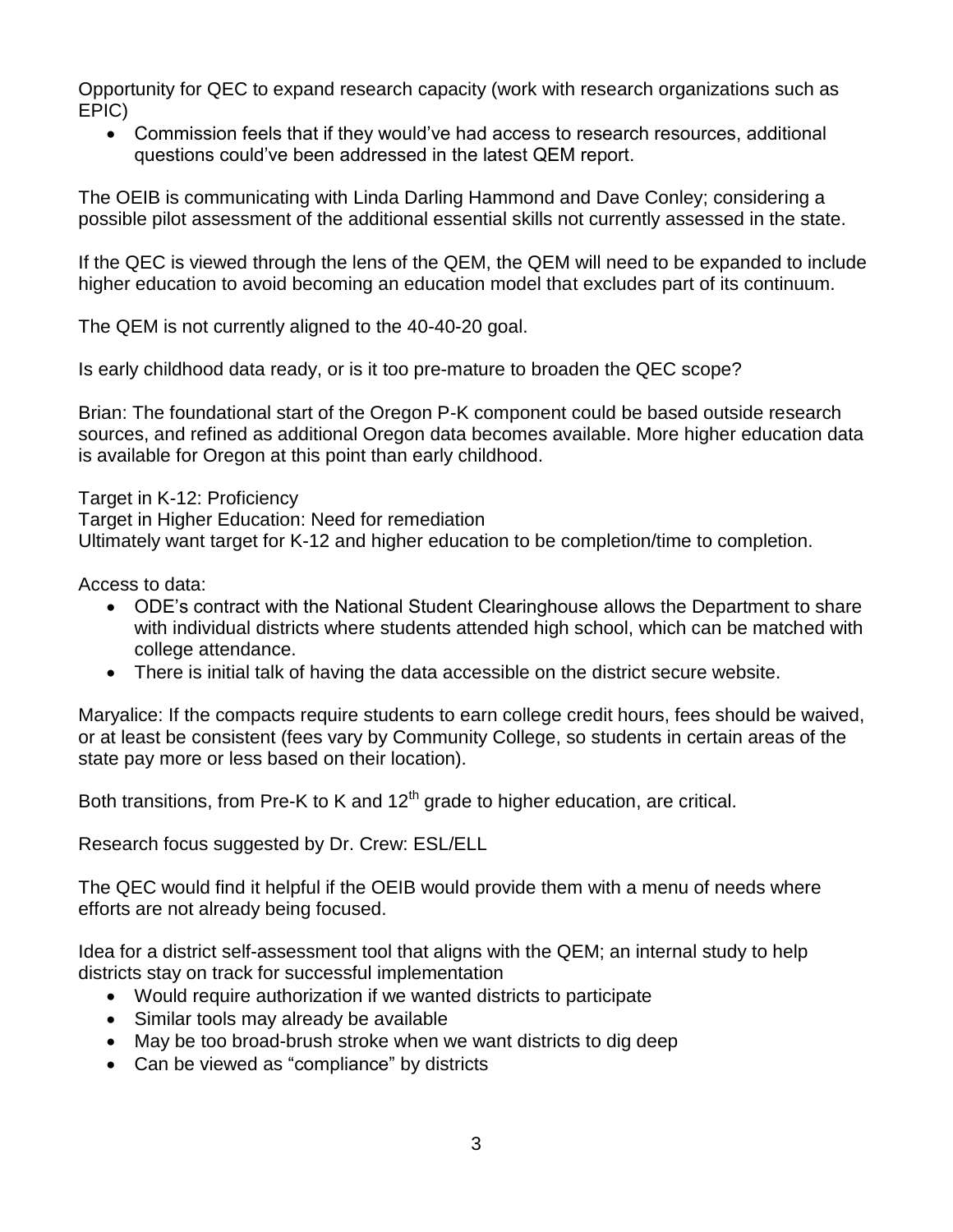Important for districts to have support, communication and guidance from the state regarding trainings and conferences (which are the most important to attend). Districts begin to wonder "who has the right answer" when there are so many versions of the same information available.

Commitments in Waiver; support model of what we're trying to do for focus/priority schools

• Ideas to link health care and social service systems to education as well

# QEM Whitepapers/Briefs:

Purpose: Way to hone in on findings (to avoid leaving the information in a 70 page report that many won't read)

- An executive summary of the findings that explain what they are, and how to implement
- A way for districts to link "new" to their "known"

First paper narrows the focus on key take-away points from the report.

Consensus to all work on the first paper so it's ready for the October  $9<sup>th</sup>$  OEIB meeting.

Peter and Colt: Data information imbedded in the collaboration and formative assessment sections, but may not be enough for a brief. The product would instead cover information that was not addressed in the QEM.

Audience: Legislators/Governor, public/community, SD's/teachers/administrators

May want to provide differentiated language to reach specific audiences

Implications for stakeholder groups:

- OEIB
- ODE
- Parents/public
- Policy makers
- Practitioners

Suggestion for document name: Best Practices Brief

Julie: Information may also be disseminated on a blog to reach audiences that will not read the briefs or the QEM.

# Next Steps:

Second OEIB meeting in Salem on October 9

• Beth, Peter, Julie and Brian are available to attend/present

QEC presentation on November 9 at the OSBA Conference

Colt, Maryalice and Brian are available to attend/present